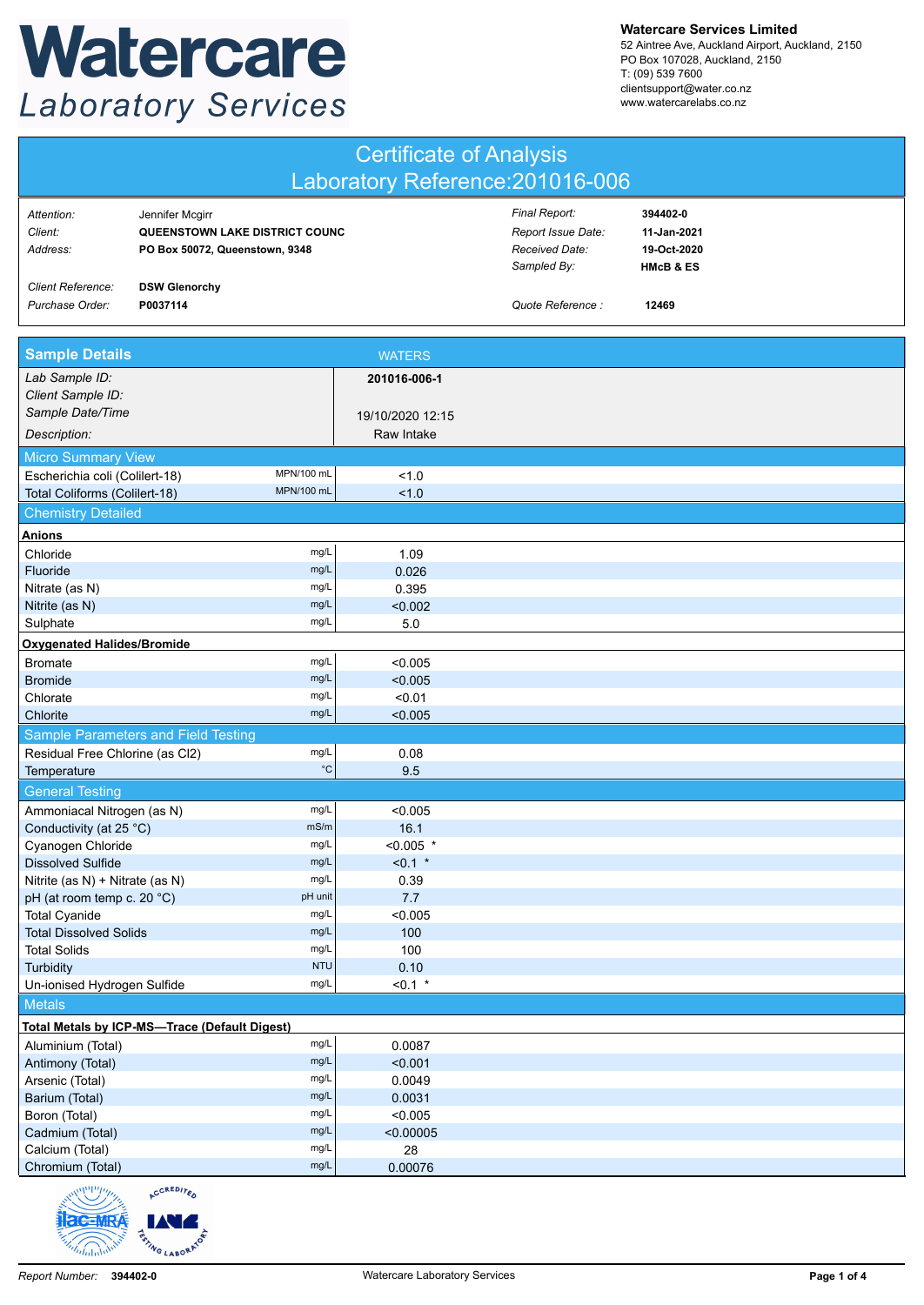| <b>Sample Details (continued)</b>             |      | <b>WATERS</b>    |  |
|-----------------------------------------------|------|------------------|--|
| Lab Sample ID:                                |      | 201016-006-1     |  |
| Client Sample ID:                             |      |                  |  |
| Sample Date/Time:                             |      | 19/10/2020 12:15 |  |
| Description:                                  |      | Raw Intake       |  |
| <b>Metals</b>                                 |      |                  |  |
| Total Metals by ICP-MS-Trace (Default Digest) |      |                  |  |
| Copper (Total)                                | mg/L | 0.0021           |  |
| Iron (Total)                                  | mg/L | < 0.002          |  |
| Lead (Total)                                  | mg/L | 0.00012          |  |
| Magnesium (Total)                             | mg/L | 1.2              |  |
| Manganese (Total)                             | mg/L | < 0.0005         |  |
| Mercury (Total)                               | mg/L | < 0.00005        |  |
| Molybdenum (Total)                            | mg/L | 0.00072          |  |
| Nickel (Total)                                | mg/L | < 0.0001         |  |
| Potassium (Total)                             | mg/L | 0.55             |  |
| Selenium (Total)                              | mg/L | < 0.0005         |  |
| Sodium (Total)                                | mg/L | 1.5              |  |
| Total Hardness (as CaCO3)                     | mg/L | 76               |  |
| Uranium (Total)                               | mg/L | 0.0001           |  |
| Zinc (Total)                                  | mg/L | 0.0084           |  |

*Results marked with \* are not accredited to International Accreditation New Zealand*

*Where samples have been supplied by the client, they are tested as received.* 

*The results of analysis contained in this report relate only to the sample(s) tested. A dash indicates no test performed.*

| <b>Reference Methods</b> |  |  |  |  |  |
|--------------------------|--|--|--|--|--|
|                          |  |  |  |  |  |

d by the following meth

| Analyte                                                            | <b>Method Reference</b>                                                       | <b>MDL</b>        | <b>Samples</b> | Location   |  |  |  |  |  |
|--------------------------------------------------------------------|-------------------------------------------------------------------------------|-------------------|----------------|------------|--|--|--|--|--|
| <b>Micro Summary View</b>                                          |                                                                               |                   |                |            |  |  |  |  |  |
| Escherichia coli (Colilert-18)                                     | APHA (online edition) 9223 B Colilert<br>Quantitray                           | 1 MPN/100 mL      | All            | Queenstown |  |  |  |  |  |
| Total Coliforms (Colilert-18)                                      | APHA (online edition) 9223 B Colilert<br>Quantitray                           | 1 MPN/100 mL      | All            | Queenstown |  |  |  |  |  |
| <b>Chemistry Detailed</b>                                          |                                                                               |                   |                |            |  |  |  |  |  |
| Anions                                                             |                                                                               |                   |                |            |  |  |  |  |  |
| Chloride                                                           | APHA (online edition) 4110 B                                                  | $0.02$ mg/L       | All            | Auckland   |  |  |  |  |  |
| Fluoride                                                           | APHA (online edition) 4110 B                                                  | $0.02$ mg/L       | All            | Auckland   |  |  |  |  |  |
| Nitrate (as N)                                                     | APHA (online edition) 4110 B                                                  | 0.002 mg/L        | All            | Auckland   |  |  |  |  |  |
| Nitrite (as N)                                                     | APHA (online edition) 4110 B                                                  | 0.002 mg/L        | All            | Auckland   |  |  |  |  |  |
| Sulphate                                                           | APHA (online edition) 4110 B                                                  | $0.02$ mg/L       | All            | Auckland   |  |  |  |  |  |
| <b>Oxygenated Halides/Bromide</b>                                  |                                                                               |                   |                |            |  |  |  |  |  |
| <b>Bromate</b>                                                     | USEPA 300.0 (modified)                                                        | 0.005 mg/L        | All            | Auckland   |  |  |  |  |  |
| <b>Bromide</b>                                                     | USEPA 300.0 (modified)                                                        | 0.005 mg/L        | All            | Auckland   |  |  |  |  |  |
| Chlorate                                                           | USEPA 300.0 (modified)                                                        | 0.010 mg/L        | All            | Auckland   |  |  |  |  |  |
| Chlorite                                                           | USEPA 300.0 (modified)                                                        | 0.005 mg/L        | All            | Auckland   |  |  |  |  |  |
| Sample Parameters and Field Testing                                |                                                                               |                   |                |            |  |  |  |  |  |
| Residual Free Chlorine (as Cl2)                                    | APHA (online edition) 4500-Cl G                                               | $0.02$ mg/L       | All            | Queenstown |  |  |  |  |  |
| Temperature                                                        | APHA (online edition) 2550 B                                                  | °C                | All            | Queenstown |  |  |  |  |  |
| <b>General Testing</b>                                             |                                                                               |                   |                |            |  |  |  |  |  |
| Ammoniacal Nitrogen (as N) by Flow Analysis                        | APHA (online edition) 4500-NH3 H                                              | 0.005 mg/L        | All            | Auckland   |  |  |  |  |  |
| Conductivity (at 25 °C) by Electrode                               | APHA (online edition) 2510 B                                                  | $0.5$ mS/m        | All            | Auckland   |  |  |  |  |  |
| Cyanogen Chloride by Spectrophotometry                             | APHA (online edition) 4500-CN J                                               | 0.005 mg/L        | All            | Auckland   |  |  |  |  |  |
| Dissolved Sulfide by Colour Comparison (Methylene Blue<br>Method)  | APHA (online edition) 4500-S2 B (modified) &<br>D                             | $0.1$ mg/L        | All            | Auckland   |  |  |  |  |  |
| Nitrite (as N) + Nitrate (as N)                                    | Calculation                                                                   | 0.001 mg/L        | All            | Auckland   |  |  |  |  |  |
| pH (at room temp c. 20 °C) by Electrode                            | APHA (online edition) 4500-H B (Tested<br>beyond 15 minute APHA holding time) | $0.1$ pH unit     | All            | Auckland   |  |  |  |  |  |
| Total Cyanide by Distillation and Colorimetry/Discrete<br>Analyser | APHA (online edition) 4500-CN C & E (<br>modified)                            | 0.005 mg/L        | All            | Auckland   |  |  |  |  |  |
| Total Dissolved Solids by Gravimetry                               | APHA (online edition) 2540 C (Modified: Dried<br>at 103 - 105 °C)             | $15 \text{ mg/L}$ | All            | Auckland   |  |  |  |  |  |
| <b>Total Solids by Gravimetry</b>                                  | APHA (online edition) 2540 B                                                  | $15 \text{ mg/L}$ | All            | Auckland   |  |  |  |  |  |
| <b>Turbidity by Nephelometry</b>                                   | APHA (online edition) 2130 B (modified)                                       | 0.1 NTU           | All            | Queenstown |  |  |  |  |  |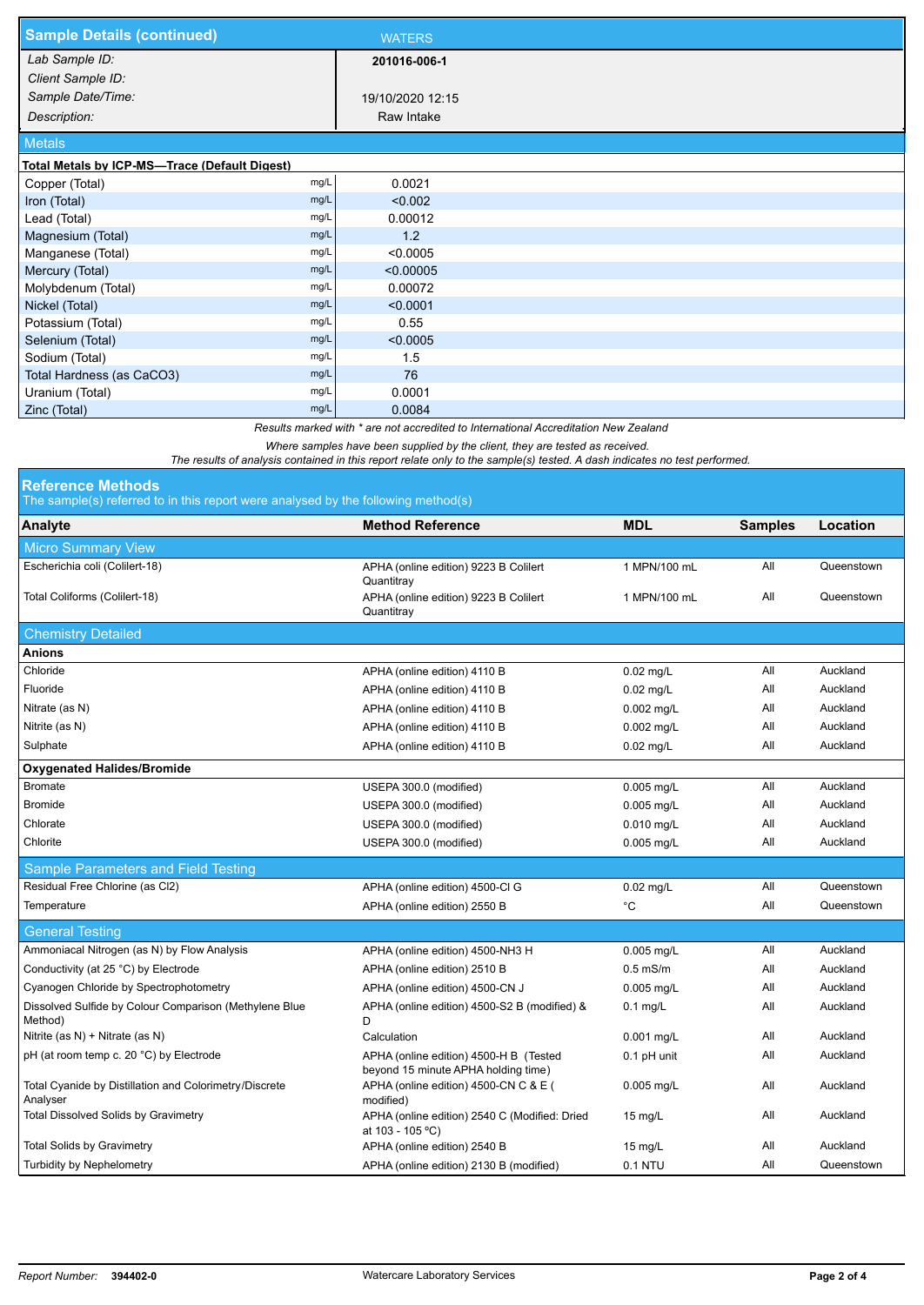| <b>General Testing</b>                                                                                                                                                  |                                                            |               |     |          |  |  |
|-------------------------------------------------------------------------------------------------------------------------------------------------------------------------|------------------------------------------------------------|---------------|-----|----------|--|--|
| Un-ionised Hydrogen Sulfide by Calculation                                                                                                                              | APHA (online edition) 4500-S2 H                            | $0.1$ mg/L    | aii | Auckland |  |  |
| <b>Metals</b>                                                                                                                                                           |                                                            |               |     |          |  |  |
| Total Metals by ICP-MS-Trace (Default Digest)                                                                                                                           |                                                            |               |     |          |  |  |
| Aluminium (Total)                                                                                                                                                       | APHA (online edition) 3125 B by ICPMS                      | 0.005 mg/L    | All | Auckland |  |  |
| Antimony (Total)                                                                                                                                                        | APHA (online edition) 3125 B by ICPMS                      | 0.001 mg/L    | aii | Auckland |  |  |
| Arsenic (Total)                                                                                                                                                         | APHA (online edition) 3125 B by ICPMS                      | 0.00010 mg/L  | All | Auckland |  |  |
| Barium (Total)                                                                                                                                                          | APHA (online edition) 3125 B by ICPMS                      | 0.0002 mg/L   | All | Auckland |  |  |
| Boron (Total)                                                                                                                                                           | APHA (online edition) 3125 B by ICPMS                      | $0.005$ mg/L  | aii | Auckland |  |  |
| Cadmium (Total)                                                                                                                                                         | APHA (online edition) 3125 B by ICPMS                      | 0.00005 mg/L  | aii | Auckland |  |  |
| Calcium (Total)                                                                                                                                                         | APHA (online edition) 3125 B by ICPMS                      | 0.010 mg/L    | All | Auckland |  |  |
| Chromium (Total)                                                                                                                                                        | APHA (online edition) 3125 B by ICPMS                      | 0.0005 mg/L   | All | Auckland |  |  |
| Copper (Total)                                                                                                                                                          | APHA (online edition) 3125 B by ICPMS                      | 0.0002 mg/L   | aii | Auckland |  |  |
| Iron (Total)                                                                                                                                                            | APHA (online edition) 3125 B by ICPMS                      | $0.002$ mg/L  | All | Auckland |  |  |
| Lead (Total)                                                                                                                                                            | APHA (online edition) 3125 B by ICPMS                      | 0.00010 mg/L  | All | Auckland |  |  |
| Magnesium (Total)                                                                                                                                                       | APHA (online edition) 3125 B by ICPMS                      | 0.001 mg/L    | All | Auckland |  |  |
| Manganese (Total)                                                                                                                                                       | APHA (online edition) 3125 B by ICPMS                      | 0.0005 mg/L   | aii | Auckland |  |  |
| Mercury (Total)                                                                                                                                                         | APHA (online edition) 3125 B by ICPMS                      | 0.00005 mg/L  | All | Auckland |  |  |
| Molybdenum (Total)                                                                                                                                                      | APHA (online edition) 3125 B by ICPMS                      | 0.0003 mq/L   | All | Auckland |  |  |
| Nickel (Total)                                                                                                                                                          | APHA (online edition) 3125 B by ICPMS                      | 0.00010 mg/L  | All | Auckland |  |  |
| Potassium (Total)                                                                                                                                                       | APHA (online edition) 3125 B by ICPMS                      | $0.05$ mg/L   | aii | Auckland |  |  |
| Selenium (Total)                                                                                                                                                        | APHA (online edition) 3125 B by ICPMS                      | 0.0005 mg/L   | aii | Auckland |  |  |
| Sodium (Total)                                                                                                                                                          | APHA (online edition) 3125 B by ICPMS                      | $0.1$ mg/L    | All | Auckland |  |  |
| Total Hardness (as CaCO3)                                                                                                                                               | APHA (online edition) 3125 B by ICPMS                      | $0.03$ mg/L   | All | Auckland |  |  |
| Uranium (Total)                                                                                                                                                         | APHA (online edition) 3125 B by ICPMS                      | 0.000010 mg/L | All | Auckland |  |  |
| Zinc (Total)                                                                                                                                                            | APHA (online edition) 3125 B by ICPMS                      | 0.001 mg/L    | aii | Auckland |  |  |
| <b>Preparations</b>                                                                                                                                                     |                                                            |               |     |          |  |  |
| Digest for Total Metals in Liquids                                                                                                                                      | In House (4:1 Nitric: Hydrochloric Acid, 95°C 2<br>hours)  |               | All | Auckland |  |  |
| Glass Fibre Filtration (1.2 µm)                                                                                                                                         | APHA (online edition) 2540 C (Filtration)                  |               | aii | Auckland |  |  |
| Membrane Filtration (0.45 µm)                                                                                                                                           | APHA (online edition) 4500-P B (preliminary<br>filtration) |               | All | Auckland |  |  |
| The method detection limit (MDL) listed is the limit attainable in a relatively clean matrix. If dilutions are required for analysis the detection limit may be higher. |                                                            |               |     |          |  |  |

*For more information please contact the Operations Manager.*